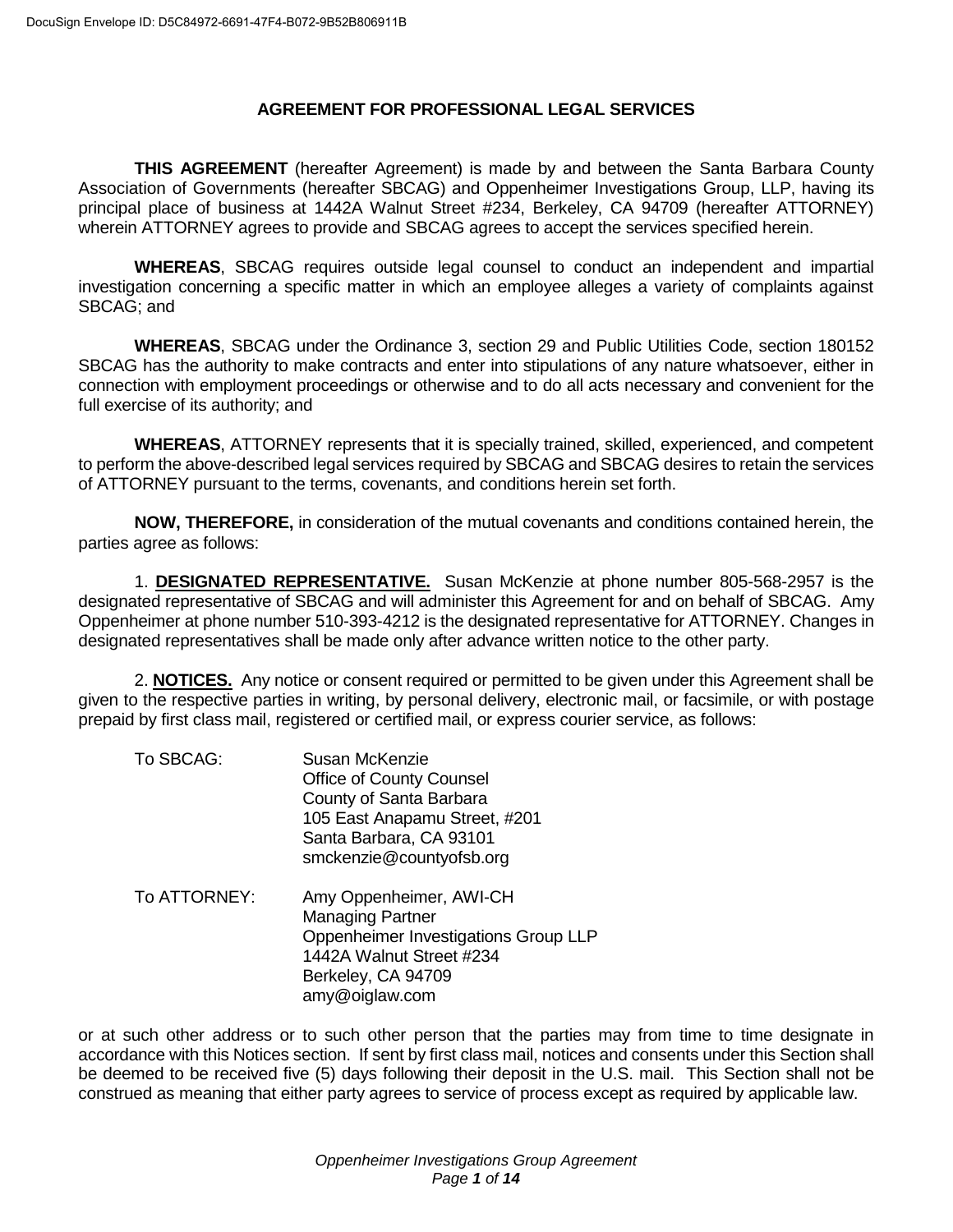3. **SCOPE OF SERVICES.** ATTORNEY agrees to provide services to SBCAG in accordance with EXHIBIT A attached hereto and incorporated herein by reference.

4. **TERM.** ATTORNEY shall commence performance April 18, 2022 and end performance upon completion of services, but no later than April 17, 2023, unless otherwise directed by SBCAG or unless earlier terminated.

5. **COMPENSATION OF ATTORNEY.** In full consideration for ATTORNEY's services, ATTORNEY shall be paid for performance under this Agreement in accordance with the terms of EXHIBIT B attached hereto and incorporated herein by reference. Billing shall be made by invoice, which shall include the contract number assigned by SBCAG and which is delivered to the address given in Section 2 (Notices) above following completion of the increments identified on EXHIBIT B. Unless otherwise specified on EXHIBIT B, payment shall be net thirty (30) days from presentation of invoice.

6. **INDEPENDENT CONTRACTOR.** It is mutually understood and agreed that ATTORNEY, (including any and all of its officers, agents, and employees), shall perform all of its services under this Agreement as an independent contractor as to SBCAG and not as an officer, agent, servant, employee, joint venturer, partner, or associate of SBCAG. Furthermore, SBCAG shall have no right to control, supervise, or direct the manner or method by which ATTORNEY shall perform its work and function. However, SBCAG shall retain the right to administer this Agreement so as to verify that ATTORNEY is performing its obligations in accordance with the terms and conditions hereof. ATTORNEY understands and acknowledges that it shall not be entitled to any of the benefits of a SBCAG employee, including but not limited to vacation, sick leave, administrative leave, health insurance, disability insurance, retirement, unemployment insurance, workers' compensation and protection of tenure. ATTORNEY shall be solely liable and responsible for providing to, or on behalf of, its employees all legally-required employee benefits. In addition, ATTORNEY shall be solely responsible and save SBCAG harmless from all matters relating to payment of ATTORNEY's employees, including compliance with Social Security withholding and all other regulations governing such matters. It is acknowledged that during the term of this Agreement, ATTORNEY may be providing services to others unrelated to the SBCAG or to this Agreement.

7. **STANDARD OF PERFORMANCE.** ATTORNEY represents that it has the skills, expertise, and licenses/permits necessary to perform the services required under this Agreement. Accordingly, ATTORNEY shall perform all such services in the manner and according to the standards observed by a competent practitioner of the same profession in which ATTORNEY is engaged. All products of whatsoever nature, which ATTORNEY delivers to SBCAG pursuant to this Agreement, shall be prepared in a first class and workmanlike manner and shall conform to the standards of quality normally observed by a person practicing in ATTORNEY's profession. ATTORNEY shall correct or revise any errors or omissions, at SBCAG's request without additional compensation. All required permits and/or licenses shall be obtained and maintained by ATTORNEY without additional compensation.

8. **DEBARMENT AND SUSPENSION.** ATTORNEY certifies to SBCAG that it and its employees and principals are not debarred, suspended, or otherwise excluded from or ineligible for, participation in federal, state or county government contracts. ATTORNEY certifies that it shall not contract with a subcontractor that is so debarred or suspended.

9. **TAXES.** ATTORNEY shall pay all taxes, levies, duties, and assessments of every nature due in connection with any work under this Agreement and shall make any and all payroll deductions required by law. SBCAG shall not be responsible for paying any taxes on ATTORNEY's behalf, and should SBCAG be required to do so by state, federal, or local taxing agencies, ATTORNEY agrees to promptly reimburse SBCAG for the full value of such paid taxes plus interest and penalty, if any. These taxes shall include, but not be limited to, the following: FICA (Social Security), unemployment insurance contributions, income tax, disability insurance, and workers' compensation insurance.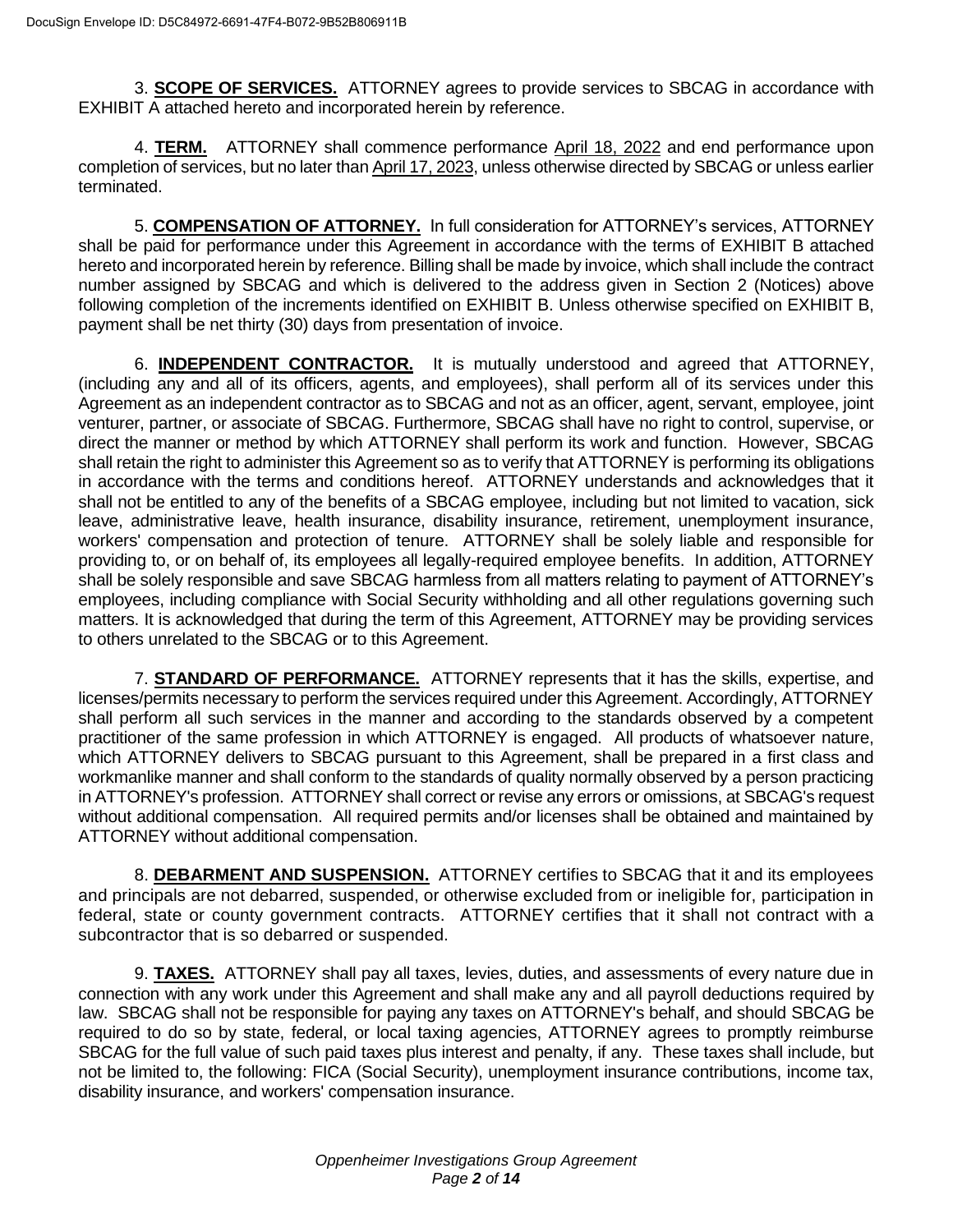10. **CONFLICT OF INTEREST.** ATTORNEY covenants that ATTORNEY presently has no employment or interest and shall not acquire any employment or interest, direct or indirect, including any interest in any business, property, or source of income, which would conflict in any manner or degree with the performance of services required to be performed under this Agreement. ATTORNEY further covenants that in the performance of this Agreement, no person having any such interest shall be employed by ATTORNEY. ATTORNEY has conducted a conflicts evaluation and has discovered no potential conflicts. ATTORNEY shall inform SBCAG immediately of any potential ethical issues or conflicts that may arise in the course of ATTORNEY's representation of the SBCAG in this matter or at any time in the future, as soon as such an issue or conflict becomes known. SBCAG retains the right to waive a conflict of interest disclosed by ATTORNEY if SBCAG's designated representative determines it to be immaterial, and such waiver is only effective if provided by SBCAG's designated representative to ATTORNEY in writing.

11. **EXPERTS/CONSULTANTS/OTHER LAW FIRMS.** ATTORNEY shall get SBCAG's written approval prior to retaining any expert/consultant, or other outside attorney to assist with any matter covered by this Agreement.

12. **OWNERSHIP OF DOCUMENTS AND INTELLECTUAL PROPERTY.** SBCAG shall be the owner of the following items incidental to this Agreement upon production, whether or not completed: all data collected, all documents of any type whatsoever, all photos, designs, sound or audiovisual recordings, software code, inventions, technologies, and other materials, and any material necessary for the practical use of such items, from the time of collection and/or production whether or not performance under this Agreement is completed or terminated prior to completion. ATTORNEY shall not release any of such items to other parties except after prior written approval of SBCAG. Unless otherwise specified in Exhibit A, ATTORNEY hereby assigns to SBCAG all copyright, patent, and other intellectual property and proprietary rights to all data, documents, reports, photos, designs, sound or audiovisual recordings, software code, inventions, technologies, and other materials prepared or provided by ATTORNEY pursuant to this Agreement (collectively referred to herein as "Copyrightable Works and Inventions"). SBCAG shall have the unrestricted authority to copy, adapt, perform, display, publish, disclose, distribute, create derivative works from, and otherwise use in whole or in part, any Copyrightable Works and Inventions. ATTORNEY agrees to take such actions and execute and deliver such documents as may be needed to validate, protect and confirm the rights and assignments provided hereunder. ATTORNEY warrants that any Copyrightable Works and Inventions and other items provided under this Agreement will not infringe upon any intellectual property or proprietary rights of any third party. ATTORNEY at its own expense shall defend, indemnify, and hold harmless SBCAG against any claim that any Copyrightable Works or Inventions or other items provided by ATTORNEY hereunder infringe upon any intellectual property or other proprietary rights of a third party, and ATTORNEY shall pay any damages, costs, settlement amounts, and fees (including attorneys' fees) that may be incurred by SBCAG in connection with any such claims. This Ownership of Documents and Intellectual Property provision shall survive expiration or termination of the Agreement.

13. **NO PUBLICITY OR ENDORSEMENT.** ATTORNEY shall not use SBCAG's name or logo or any variation of such name or logo in any publicity, advertising or promotional materials. ATTORNEY shall not use SBCAG's name or logo in any manner that would give the appearance that the SBCAG is endorsing ATTORNEY. ATTORNEY shall not in any way contract on behalf of or in the name of SBCAG. ATTORNEY shall not release any informational pamphlets, notices, press releases, research reports, or similar public notices concerning the SBCAG or its projects without obtaining the prior written approval of SBCAG.

14. **SBCAG PROPERTY AND INFORMATION.** All of SBCAG's property, documents, and information provided for ATTORNEY's use in connection with the services shall remain SBCAG's property, and ATTORNEY shall return any such items whenever requested by SBCAG and whenever required according to the Termination section of this Agreement. ATTORNEY may use such items only in connection with providing the services. ATTORNEY shall not disseminate any SBCAG property, documents, or information without SBCAG's prior written consent.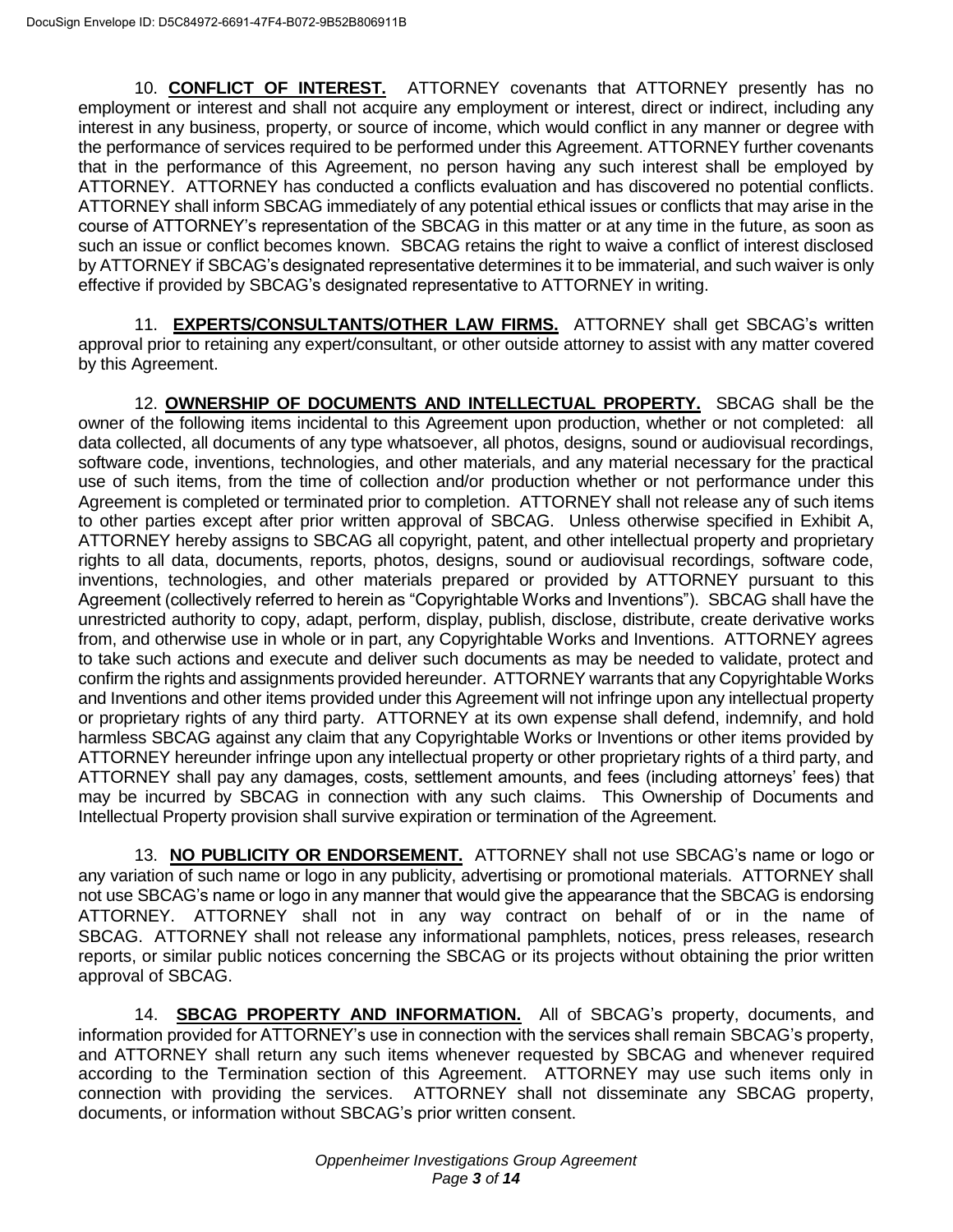15. **RECORDS, AUDIT, AND REVIEW.** ATTORNEY shall keep such business records pursuant to this Agreement as would be kept by a reasonably prudent practitioner of ATTORNEY's profession and shall maintain such records for at least four (4) years following the termination of this Agreement. All accounting records shall be kept in accordance with generally accepted accounting practices. SBCAG shall have the right to audit and review all such documents and records at any time during ATTORNEY's regular business hours or upon reasonable notice. In addition, if this Agreement exceeds ten thousand dollars (\$10,000.00) ATTORNEY shall be subject to the examination and audit of the State Auditor General for a period of three (3) years after final payment under the Agreement (Cal. Govt. Code Section 8546.7). ATTORNEY shall participate in any audits and review, whether by SBCAG or the State, at no charge to SBCAG.

16. **INDEMNIFICATION AND INSURANCE.** ATTORNEY agrees to the indemnification and insurance provisions as set forth in EXHIBIT C attached hereto and incorporated herein by reference.

17. **NONDISCRIMINATION.** CONTRACTOR shall comply with Title VI of the Civil Rights Act of 1964, as amended, and with the provisions contained in 49 CFR 21 through Appendix C and 23 CFR 710.405(b). During the performance of this Agreement, the CONTRACTOR, for itself, its assignees and successors in interest agrees as follows:

A. Compliance with Regulations: CONTRACTOR shall comply with the regulations relative to nondiscrimination in federally-assisted programs of the Department of Transportation (hereinafter, "DOT") Title 49, Code of Federal Regulations, Part 21, as they may be amended from time to time (hereinafter referred to as the Regulations), which are herein incorporated by reference and made a part of this contract.

B. Nondiscrimination: The CONTRACTOR or subcontractor shall not discriminate on the basis of race, color, national origin, or sex in the performance of this contract. The CONTRACTOR shall carry out applicable requirements of 49 CFR Part 26 in the award and administration of DOT-assisted contracts. Failure by the contractor to carry out these requirements is a material breach of this contract, which may result in the termination of this contract or such other remedy as recipient deems appropriate. CONTRACTOR, with regard to the work performed by it during the agreement, shall not discriminate on the grounds of race, religion, color, sex, age or national origin in the selection or retention of subcontractors, including procurement of materials and leases of equipment. CONTRACTOR shall not participate either directly or indirectly in the discrimination prohibited by Section 21.5 of the Regulations, including employment practices when the contract covers a program set forth in Appendix B of the regulations.

C. Solicitations for Subcontractors, including Procurement of Materials and Equipment: In all solicitations either by competitive bidding or negotiations made by CONTRACTOR for work to be performed under the subcontract, including procurement of materials or leases of equipment, each potential subcontractor or supplier shall be notified by CONTRACTOR of CONTRACTOR's obligations under this agreement, and the Regulations relative to nondiscrimination on the grounds of race, religion, color, sex, age or national origin.

D. Information and Reports: CONTRACTOR shall provide all information and reports required by the Regulations or directives issued pursuant thereto, and shall permit access to its books, records, accounts, other sources of information and its facilities as may be determined by SBCAG to be pertinent to ascertain compliance with such Regulations, orders and instructions. Where any information required of a CONTRACTOR is in the exclusive possession of another who fails or refuses to furnish this information, CONTRACTOR shall so certify to SBCAG, and shall set forth what efforts it has made to obtain the information.

E. Sanctions for Noncompliance: In the event of CONTRACTOR's noncompliance with the nondiscrimination provisions of this Agreement, SBCAG shall impose such contract sanctions as it may determine to be appropriate, including, but not limited to: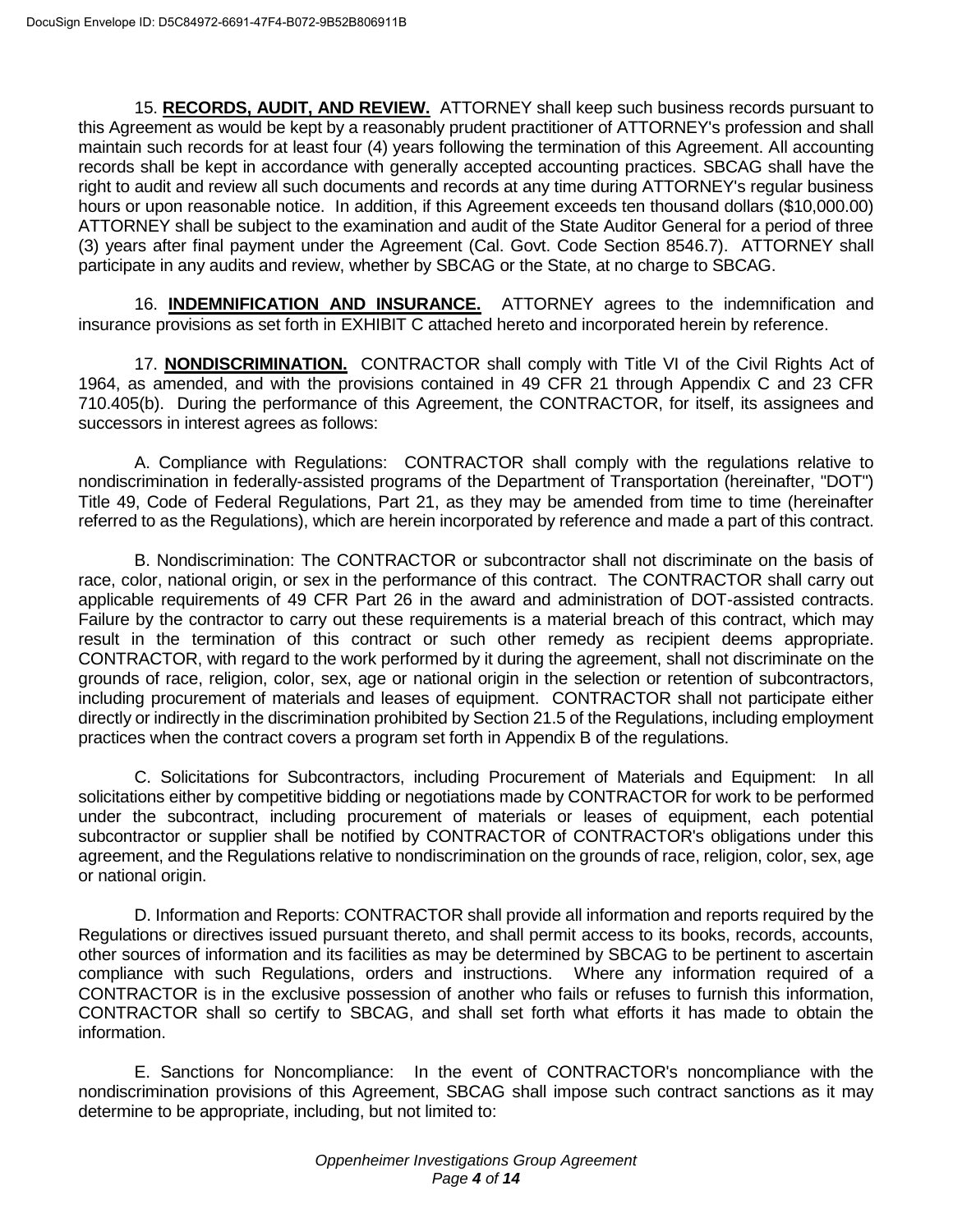1. Withholding of payments to CONTRACTOR under this Agreement until CONTRACTOR complies, and/or

2. Cancellation, termination or suspension of the Agreement in whole or in part.

18. **NONEXCLUSIVE AGREEMENT.** ATTORNEY understands that this is not an exclusive Agreement and that SBCAG shall have the right to negotiate with and enter into contracts with others providing the same or similar services as those provided by ATTORNEY as SBCAG desires.

19. **NON-ASSIGNMENT.** ATTORNEY shall not assign, transfer or subcontract this Agreement or any of its rights or obligations under this Agreement without the prior written consent of SBCAG and any attempt to so assign, subcontract or transfer without such consent shall be void and without legal effect and shall constitute grounds for termination.

## 20. **TERMINATION.**

A. By SBCAG. SBCAG may, by written notice to ATTORNEY, terminate this Agreement in whole or in part, whether for SBCAG's convenience, for nonappropriation of funds, or because of the failure of ATTORNEY to fulfill the obligations herein.

1. For Convenience. SBCAG may terminate this Agreement in whole or in part upon thirty (30) days written notice. During the thirty (30) day period, ATTORNEY shall, as directed by SBCAG, wind down and cease its services as quickly and efficiently as reasonably possible, without performing unnecessary services or activities and by minimizing negative effects on SBCAG from such winding down and cessation of services.

2. For Nonappropriation of Funds. Notwithstanding any other provision of this Agreement, in the event that no funds or insufficient funds are appropriated or budgeted by federal, state or SBCAG governments, or funds are not otherwise available for payments in the fiscal year(s) covered by the term of this Agreement, then SBCAG will notify ATTORNEY of such occurrence and SBCAG may terminate or suspend this Agreement in whole or in part, with or without a prior notice period. Subsequent to termination of this Agreement under this provision, SBCAG shall have no obligation to make payments with regard to the remainder of the term.

3. For Cause. Should ATTORNEY default in the performance of this Agreement or materially breach any of its provisions, SBCAG may, at SBCAG's sole option, terminate or suspend this Agreement in whole or in part by written notice. Upon receipt of notice, ATTORNEY shall immediately discontinue all services affected (unless the notice directs otherwise) and notify SBCAG as to the status of its performance. The date of termination shall be the date the notice is received by ATTORNEY, unless the notice directs otherwise.

B. By ATTORNEY. Should SBCAG fail to pay ATTORNEY all or any part of the payment set forth in EXHIBIT B, ATTORNEY may, at ATTORNEY's option terminate this Agreement if such failure is not remedied by SBCAG within thirty (30) days of written notice to SBCAG of such late payment.

C. Upon termination, ATTORNEY shall deliver to SBCAG all data, estimates, graphs, summaries, reports, and all other property, records, documents or papers as may have been accumulated or produced by ATTORNEY in performing this Agreement, whether completed or in process, except such items as SBCAG may, by written permission, permit ATTORNEY to retain. Notwithstanding any other payment provision of this Agreement, SBCAG shall pay ATTORNEY for satisfactory services performed to the date of termination to include a prorated amount of compensation due hereunder less payments, if any, previously made. In no event shall ATTORNEY be paid an amount in excess of the full price under this Agreement nor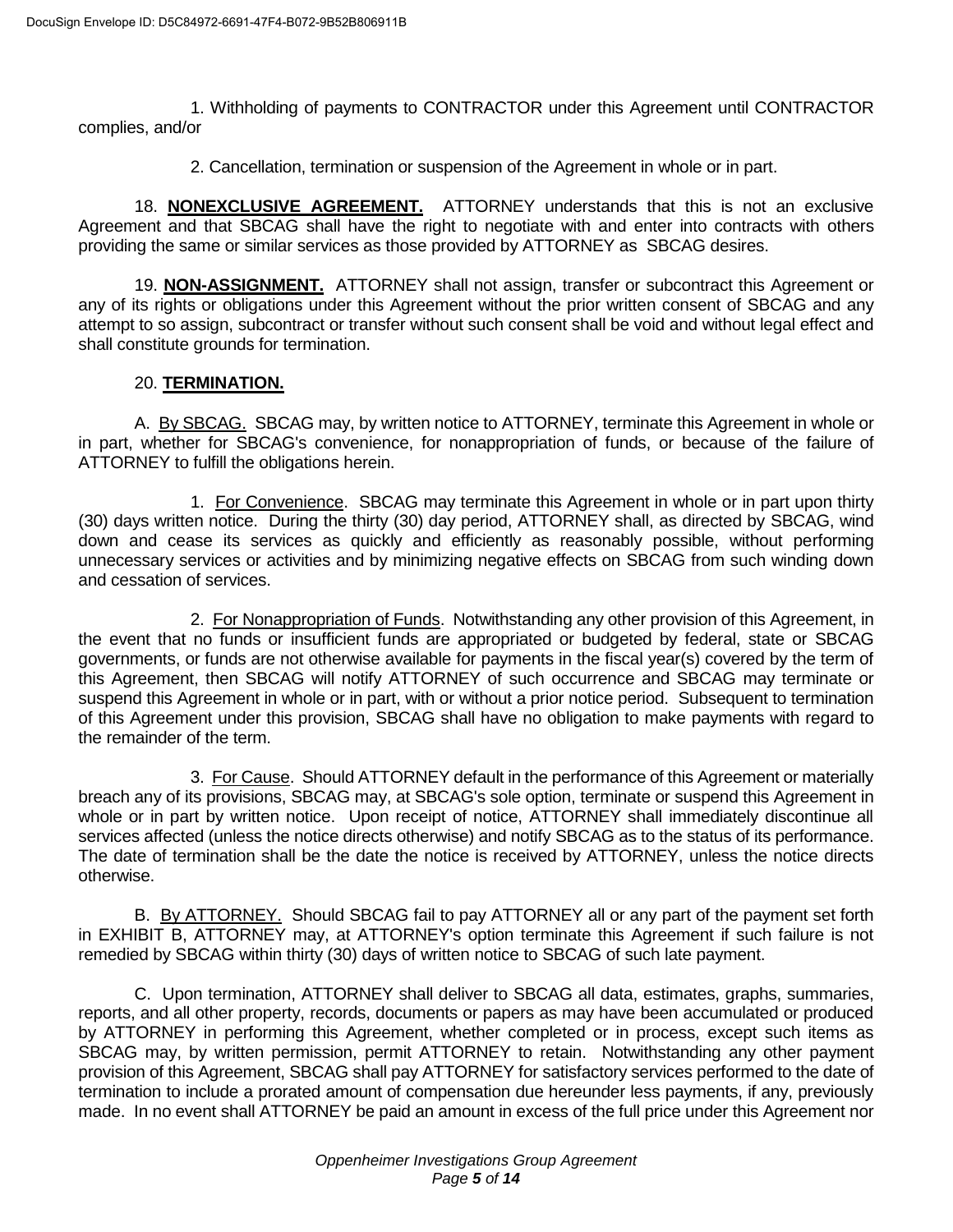for profit on unperformed portions of service. ATTORNEY shall furnish to SBCAG such financial information as in the judgment of SBCAG is necessary to determine the reasonable value of the services rendered by ATTORNEY. In the event of a dispute as to the reasonable value of the services rendered by ATTORNEY, the decision of SBCAG shall be final. The foregoing is cumulative and shall not affect any right or remedy which SBCAG may have in law or equity.

21. **SECTION HEADINGS.** The headings of the several sections, and any Table of Contents appended hereto, shall be solely for convenience of reference and shall not affect the meaning, construction or effect hereof.

22. **SEVERABILITY.** If any one or more of the provisions contained herein shall for any reason be held to be invalid, illegal or unenforceable in any respect, then such provision or provisions shall be deemed severable from the remaining provisions hereof, and such invalidity, illegality or unenforceability shall not affect any other provision hereof, and this Agreement shall be construed as if such invalid, illegal or unenforceable provision had never been contained herein.

23. **REMEDIES NOT EXCLUSIVE.** No remedy herein conferred upon or reserved to SBCAG is intended to be exclusive of any other remedy or remedies, and each and every such remedy, to the extent permitted by law, shall be cumulative and in addition to any other remedy given hereunder or now or hereafter existing at law or in equity or otherwise.

24. **TIME IS OF THE ESSENCE.** Time is of the essence in this Agreement and each covenant and term is a condition herein.

25. **NO WAIVER OF DEFAULT.** No delay or omission of SBCAG to exercise any right or power arising upon the occurrence of any event of default shall impair any such right or power or shall be construed to be a waiver of any such default or an acquiescence therein; and every power and remedy given by this Agreement to SBCAG shall be exercised from time to time and as often as may be deemed expedient in the sole discretion of SBCAG.

26. **ENTIRE AGREEMENT AND AMENDMENT.** In conjunction with the matters considered herein, this Agreement contains the entire understanding and agreement of the parties and there have been no promises, representations, agreements, warranties or undertakings by any of the parties, either oral or written, of any character or nature hereafter binding except as set forth herein. This Agreement may be altered, amended or modified only by an instrument in writing, executed by the parties to this Agreement and by no other means. Each party waives their future right to claim, contest or assert that this Agreement was modified, canceled, superseded, or changed by any oral agreements, course of conduct, waiver or estoppel.

27. **SUCCESSORS AND ASSIGNS.** All representations, covenants and warranties set forth in this Agreement, by or on behalf of, or for the benefit of any or all of the parties hereto, shall be binding upon and inure to the benefit of such party, its successors and assigns.

28. **COMPLIANCE WITH LAW.** ATTORNEY shall, at its sole cost and expense, comply with all county, State and Federal ordinances and statutes now in force or which may hereafter be in force with regard to this Agreement. The judgment of any court of competent jurisdiction, or the admission of ATTORNEY in any action or proceeding against ATTORNEY, whether SBCAG is a party thereto or not, that ATTORNEY has violated any such ordinance or statute, shall be conclusive of that fact as between ATTORNEY and SBCAG.

29. **CALIFORNIA LAW AND JURISDICTION.** This Agreement shall be governed by the laws of the State of California. Any litigation regarding this Agreement or its contents shall be filed in the County of Santa Barbara, if in state court, or in the federal district court nearest to Santa Barbara County, if in federal court.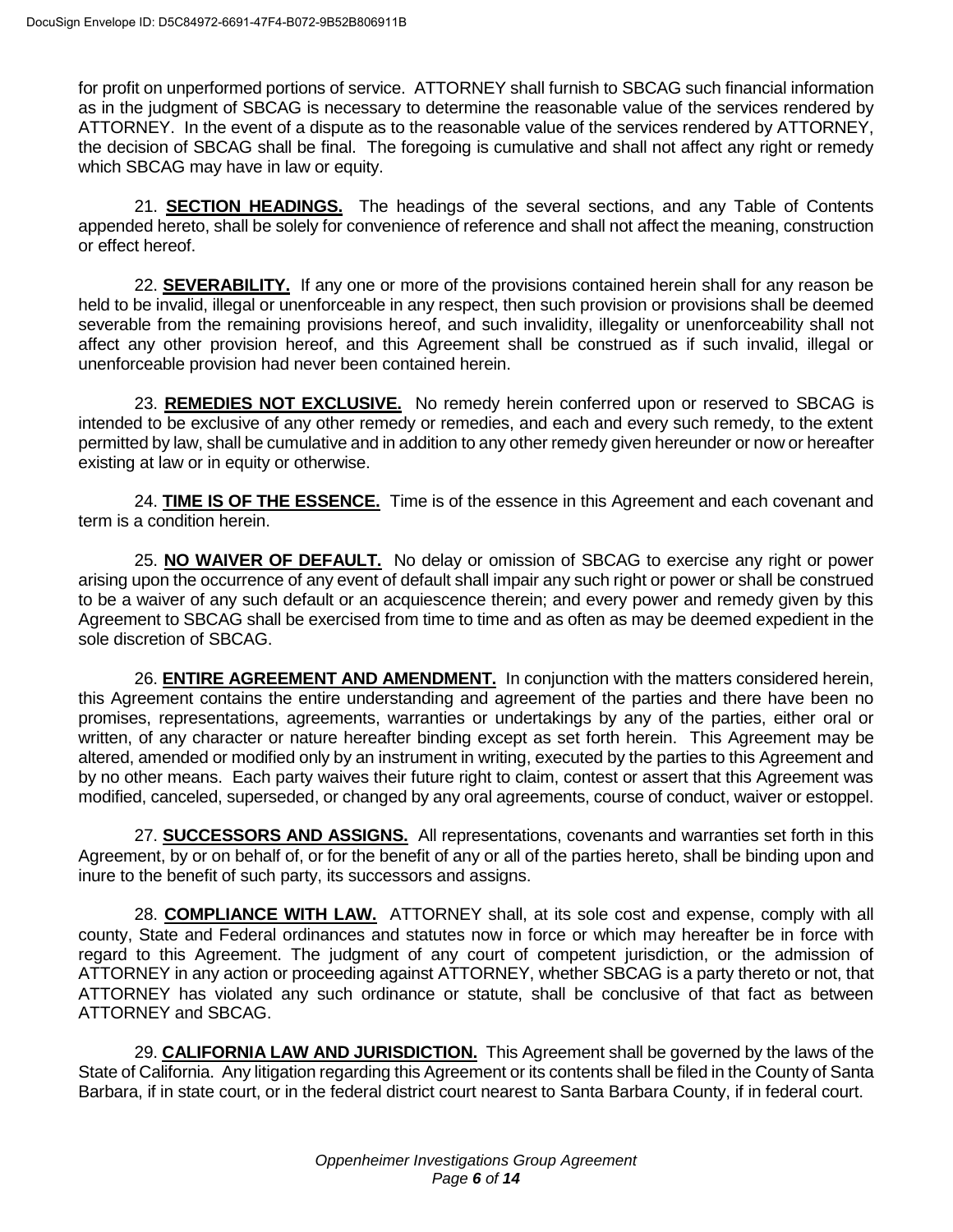30. **EXECUTION OF COUNTERPARTS.** This Agreement may be executed in any number of counterparts and each of such counterparts shall for all purposes be deemed to be an original; and all such counterparts, or as many of them as the parties shall preserve undestroyed, shall together constitute one and the same instrument.

31. **AUTHORITY.** All signatories and parties to this Agreement warrant and represent that they have the power and authority to enter into this Agreement in the names, titles and capacities herein stated and on behalf of any entities, persons, or firms represented or purported to be represented by such entity(ies), person(s), or firm(s) and that all formal requirements necessary or required by any state and/or federal law in order to enter into this Agreement have been fully complied with. Furthermore, by entering into this Agreement, ATTORNEY hereby warrants that it shall not have breached the terms or conditions of any other contract or agreement to which ATTORNEY is obligated, which breach would have a material effect hereon.

32. **SURVIVAL.** All provisions of this Agreement which by their nature are intended to survive the termination or expiration of this Agreement shall survive such termination or expiration.

33. **PRECEDENCE.** In the event of conflict between the provisions contained in the numbered sections of this Agreement and the provisions contained in the Exhibits, the provisions of the Exhibits shall prevail over those in the numbered sections.

**IN WITNESS WHEREOF,** the parties have executed this Agreement to be effective when executed by both parties.

**Oppenheimer Investigations Group:**

**SBCAG, Santa Barbara County Association of Governments:**

| DocuSigned by:                                            |                                                                    |
|-----------------------------------------------------------|--------------------------------------------------------------------|
| Amy O<br>umer<br>By:<br>Amy Oppenheimer, Managing Partner | By:<br>Chairperson                                                 |
| 4/15/2022   10:08 AM PDT<br>Date:                         | Date:                                                              |
|                                                           | ATTEST:                                                            |
|                                                           | By:<br>Marjie Kirn, Executive Director                             |
|                                                           | APPROVED AS TO FORM:<br>Rachel Van Mullem<br><b>County Counsel</b> |
|                                                           | DocuSigned by:<br>By:<br>Deputy County<br>ounsel                   |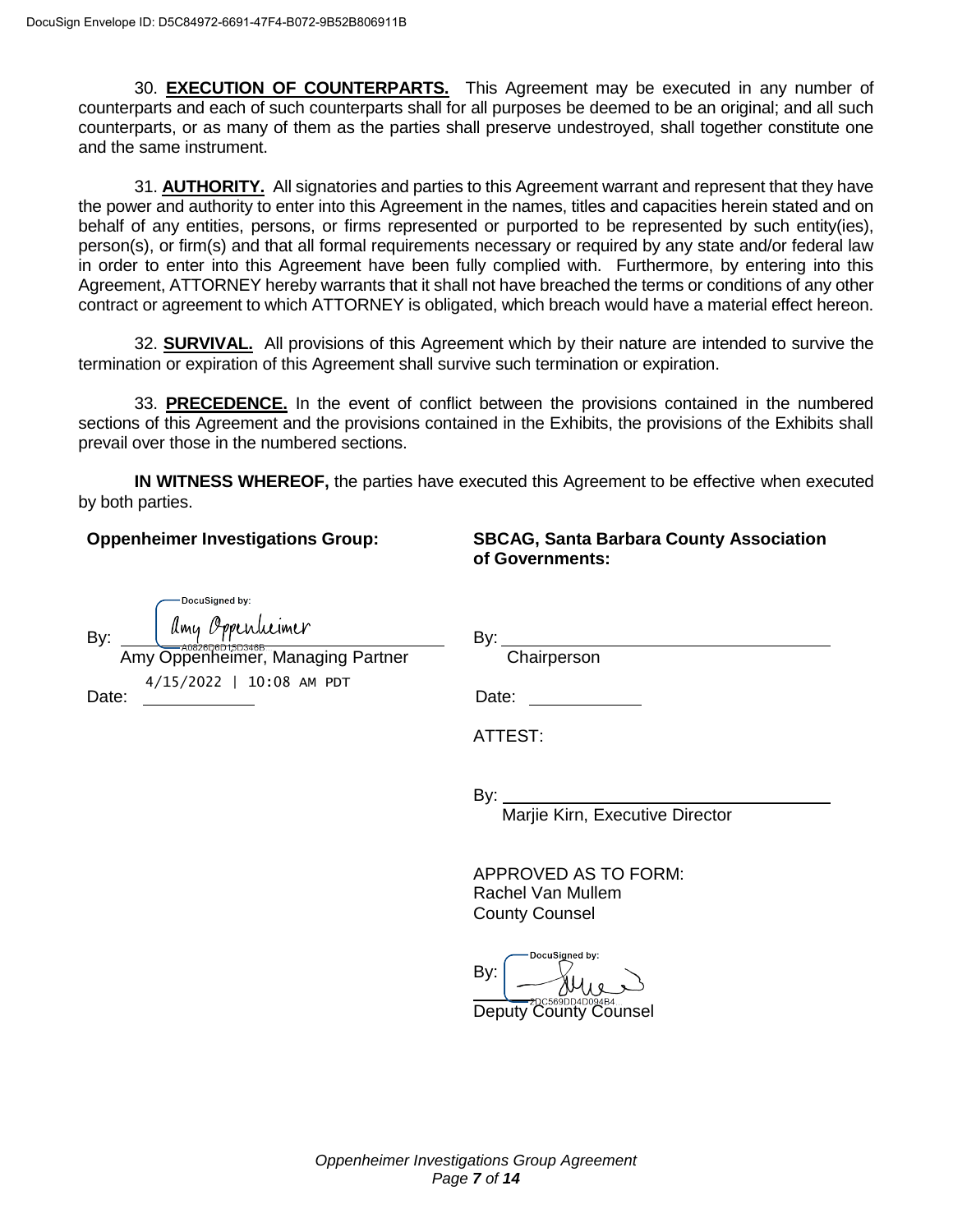# **EXHIBIT A**

## **STATEMENT OF WORK**

ATTORNEY shall perform legal services for the specific and limited purpose of performing duties as licensed California attorneys at law, utilizing its skill, training, and professional judgment in employment law, to conduct an independent and impartial investigation concerning a specific matter in which an employee in alleges a variety of complaints against SBCAG. ATTORNEY's role as independent attorney investigator is to gather facts from interviews, and may include a review of the factual information gathered to determine whether the alleged conduct/complaint violates SBCAG Policy. ATTORNEY will provide a factual report consistent with the SBCAG Employee Handbook section 17.9 so that SBCAG can determine whether additional action is needed. Should additional action be necessary, the scope of this Agreement may be amended in writing.

This specific and limited scope engagement consists only of conducting the activities described above and preparing a written report, and if necessary, testifying in deposition, arbitration, or court. ATTORNEY will not be acting in the role of an "advocate" attorney for the SBCAG. Rather, SBCAG (and its outside legal counsel, as needed) are responsible for providing the legal analysis and advice necessary to respond to the findings in the report. Post-investigation legal advice concerning the investigation, the factual findings, recommendations concerning potential "corrective action" or related administrative or legal proceedings, are outside the scope of this specific and limited scope engagement.

SBCAG certifies that this investigation is not being conducted for any other purpose, and that (if necessary under the circumstances of this case) SBCAG will comply with the notice and consent rules required of employers under the California Investigative Consumer Reporting Agencies Act (Civil Code Section 1786, et seq.).

All services provided hereunder shall comply with the terms and conditions set forth in this Agreement and with the applicable provisions of California law. Nothing herein obligates SBCAG to initiate any proceedings, or to exclusively use the services of ATTORNEY for any projects, or to incur charges for any minimum number of hours.

[Christina J. Ro-Connolly](https://www.oiglaw.com/attorney/christina-j-ro-connolly/) shall be the attorney personally responsible for providing all services hereunder.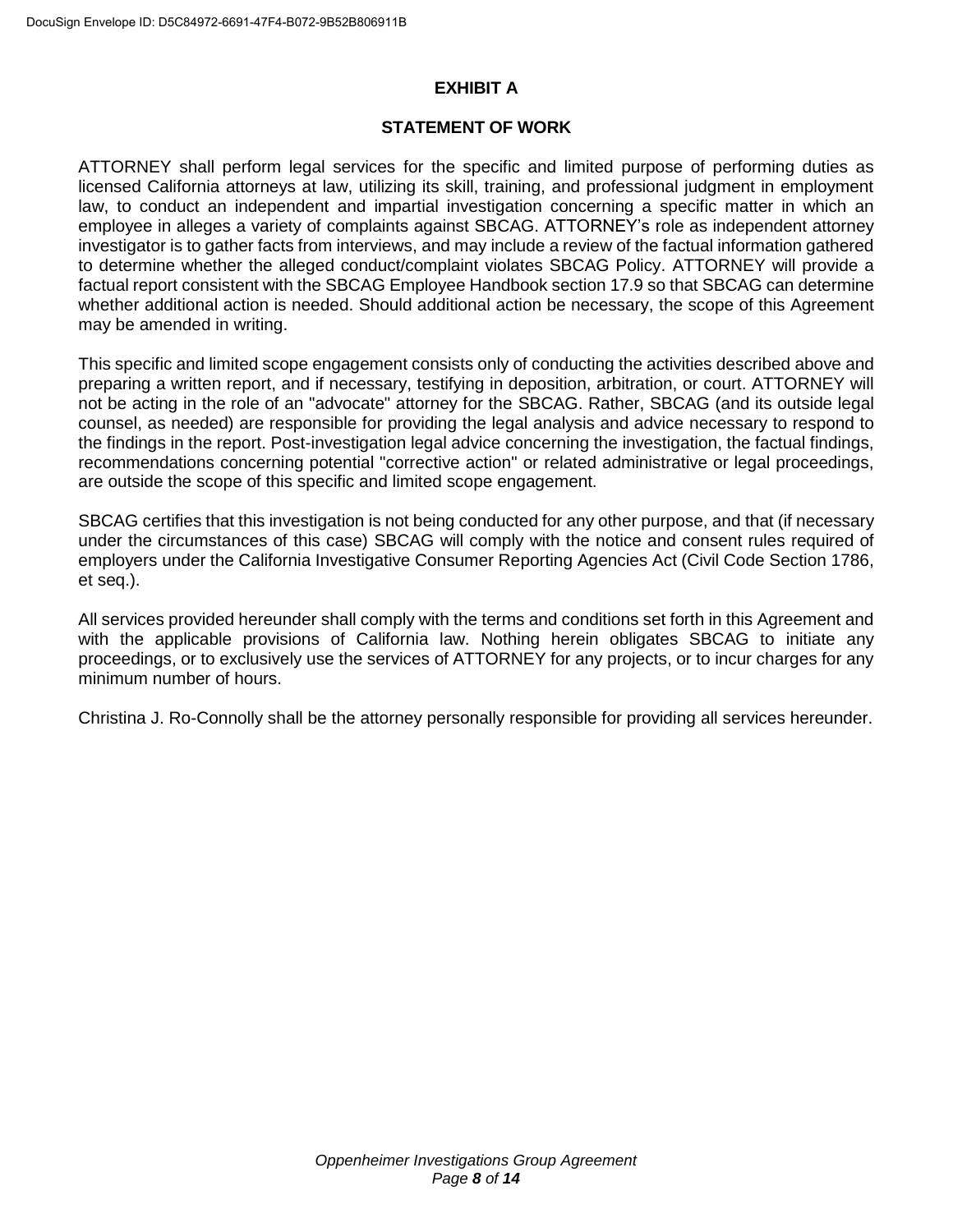# **EXHIBIT B**

### **PAYMENT ARRANGEMENTS Periodic Compensation (with attached Schedule of Fees)**

A. For ATTORNEY services to be rendered under this Agreement, ATTORNEY shall be paid a total contract amount, including cost reimbursements, not to exceed \$20,000.

B. Payment for services and/or reimbursement of costs shall be made upon ATTORNEY's satisfactory performance, based upon the scope and methodology contained in **EXHIBIT A** as determined by SBCAG. Payment for services and/or reimbursement of costs shall be based upon the costs, expenses, overhead charges and hourly rates for personnel, as defined in **Attachment B-1 (Schedule of Fees)**. Invoices submitted for payment must contain sufficient detail to enable an audit of the charges and ATTORNEY must provide supporting documentation if requested**.**

C. Monthly, ATTORNEY shall submit to the SBCAG DESIGNATED REPRESENTATIVE an invoice or certified claim on the SBCAG Treasury for the service performed over the period specified. These invoices or certified claims must cite the assigned Board Contract Number. SBCAG DESIGNATED REPRESENTATIVE shall evaluate the quality of the service performed and/or item(s) delivered and if found to be satisfactory and within the cost basis of **Attachment B-1,** shall initiate payment processing. SBCAG shall pay invoices or claims for satisfactory work within 30 days of receipt of correct and complete invoices or claims from ATTORNEY.

D. SBCAG's failure to discover or object to any unsatisfactory work or billings prior to payment will not constitute a waiver of SBCAG's right to require ATTORNEY to correct such work or billings or seek any other legal remedy.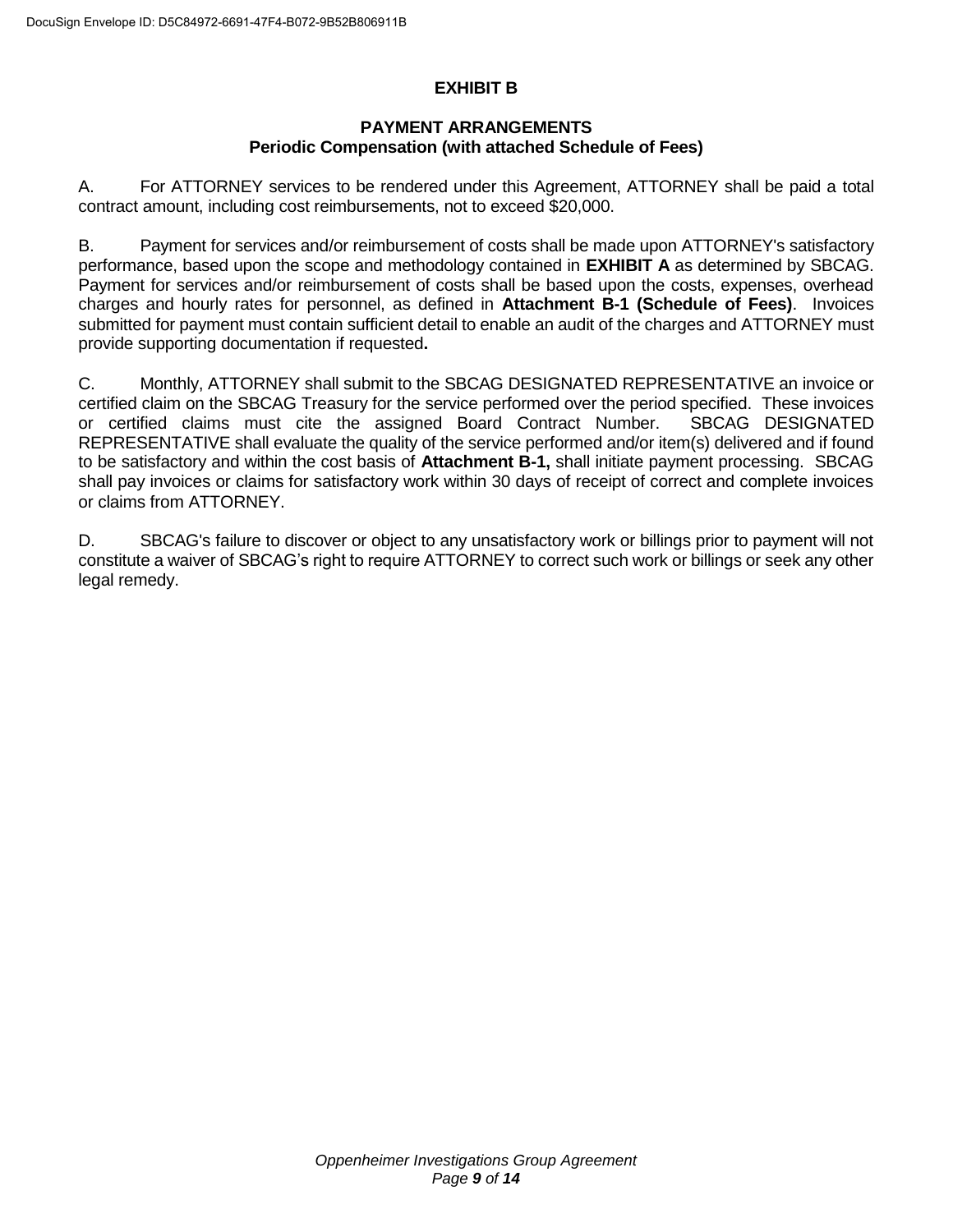#### **ATTACHMENT B-1 (Schedule of Fees)**

### **HOURLY RATES**

ATTORNEY's hourly rates are as follows:

- [Christina J. Ro-Connolly](https://www.oiglaw.com/attorney/christina-j-ro-connolly/) Hourly rate is \$385/hour
- Partner hourly billing rate shall not exceed \$445/hour

Support Staff hourly rates are as follows:

- Paralegal hourly billing rate shall not exceed \$240/hour
- Writers/editors hourly rate is \$195/hour
- Interns hourly rate is \$125/hour

Amounts to be charged to this Agreement shall not exceed \$20,000 without further written authorization from SBCAG.

## **COSTS AND EXPENSES**

SBCAG shall reimburse ATTORNEY for certain costs and expenses actually incurred and reasonably necessary for completing the matter for which SBCAG has engaged ATTORNEY, as long as SBCAG's charges for costs and expenses are competitive with other sources of the same products or services. SBCAG shall reimburse ATTORNEY in accordance with the following guidelines:

*Billable costs and expenses:* SBCAG shall reimburse ATTORNEY at reimbursement rates for reasonable costs and expenses incurred by it in performing services for SBCAG, such as photocopying, messenger and delivery service, computerized research, travel (including mileage, parking, airfare, lodging, meals, and transportation), long-distance telephone, and filing fees.

*Nonbillable overhead and administration:* SBCAG does not expect to be charged for and will not pay for any of the following: attorney time spent preparing time sheets or bills, conflicts checks, local phone service, local travel costs, secretarial services, word processing services, librarian services, other clerical activities such as creating, organizing and maintaining files, distributing documents, overtime, or any other services traditionally considered overhead or administrative.

*Photocopying:* SBCAG will reimburse ATTORNEY at a maximum of \$.15 per page for normal photocopying and will not be responsible for time spent by photocopying personnel. ATTORNEY shall give SBCAG an opportunity to use its own internal staff to duplicate documents or an outside photocopying vendor if certain jobs can be less expensively performed by SBCAG or by the vendor.

*Computerized research*: ATTORNEY shall perform any computerized research in a low-cost manner. Computerized research charges such as Lexis/Nexis or Westlaw that are billed to SBCAG shall be billed at ATTORNEY's cost and shall be accompanied by a copy of the invoice received by ATTORNEY.

*Document delivery:* For document delivery costs that are billed to SBCAG, ATTORNEY shall use the most economical delivery method or service available. To help minimize such costs, ATTORNEY shall use messengers and overnight delivery only where necessary in the interests of urgency and reliability.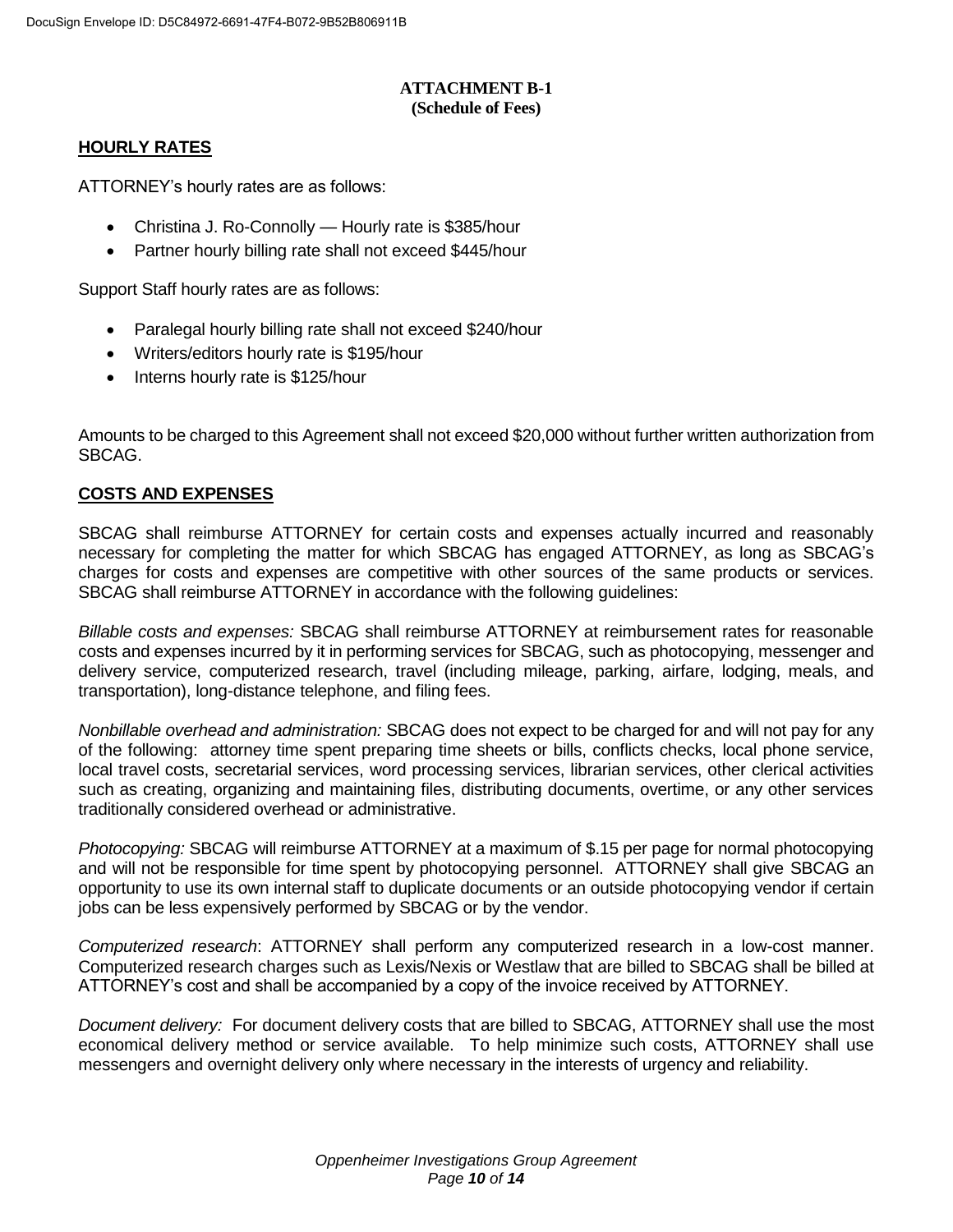*Multiple billing:* If an attorney works simultaneously on the SBCAG's matter and a matter for another client of ATTORNEY's firm, SBCAG shall be billed only for the proportionate amount of time spent on the SBCAG's matter.

*Travel:* SBCAG will reimburse ATTORNEY at the SBCAG's reimbursement rates for reasonable travel expenses directly related to ATTORNEY's work for SBCAG when ATTORNEY has obtained SBCAG's prior approval. First class airfare, luxury accommodations and lavish meals are considered unreasonable expenses and will not be paid. ATTORNEY shall not bill for travel time unless ATTORNEY receives prior written approval from SBCAG's Designated Representative. SBCAG will cooperate with ATTORNEY to avoid travel which is not essential to the accomplishment of the goals for which ATTORNEY is retained.

#### **BILLING PROCEDURE**

All invoices must include the following information, in addition to the information specified in Exhibit B:

- Matter description and number;
- A chronological listing and informative description of all legal activity performed (whether or not billed) broken down by date, identity of timekeeper, time spent in increments of one-tenth of an hour, and amounts billed;
- A summary of the names and corresponding billing rates of each attorney or other personnel working on the matter with the total number of hours billed by each during the time period covered by the invoice;
- The total number of hours billed for the matter during the time period covered by the invoice;
- The total charges for the matter for the time period covered by the invoice, for the year to date, and for the matter to date; and
- The last payment, the total payments made by SBCAG and any outstanding balances for the matter.

Reimbursable expenses must be included on each bill and should be broken down by category.

## **RESPONSE TO AUDIT INQUIRIES**

If SBCAG asks ATTORNEY to assist in connection with the issuance of an auditor's report on SBCAG's financial statements, ATTORNEY may be requested to respond to an inquiry from SBCAG's auditors based upon accounting standards that require SBCAG's auditors to make inquiry of SBCAG's lawyers as to their knowledge of certain "loss contingencies." Upon receipt of an audit inquiry ATTORNEY will, among other things, search ATTORNEY's databases to identify lawyers devoting time to SBCAG's matters, make inquiry of those lawyers as to their knowledge of any reportable matters and prepare a written response to SBCAG's auditors and to SBCAG. Absent special circumstances, ATTORNEY's fee structure for the preparation of these letters is a minimum of \$200 and a maximum of \$500, depending on the extent and number of any matters reported. However, under limited circumstances, the fee may exceed \$500 if the letter requires extensive substantive attention to disclosure or other related issues. This charge will appear on ATTORNEY's invoice as a line item for "Services rendered in connection with preparation of response to audit inquiry." Charges for audit inquiry letters may be changed periodically without prior notice, typically after the end of each calendar year.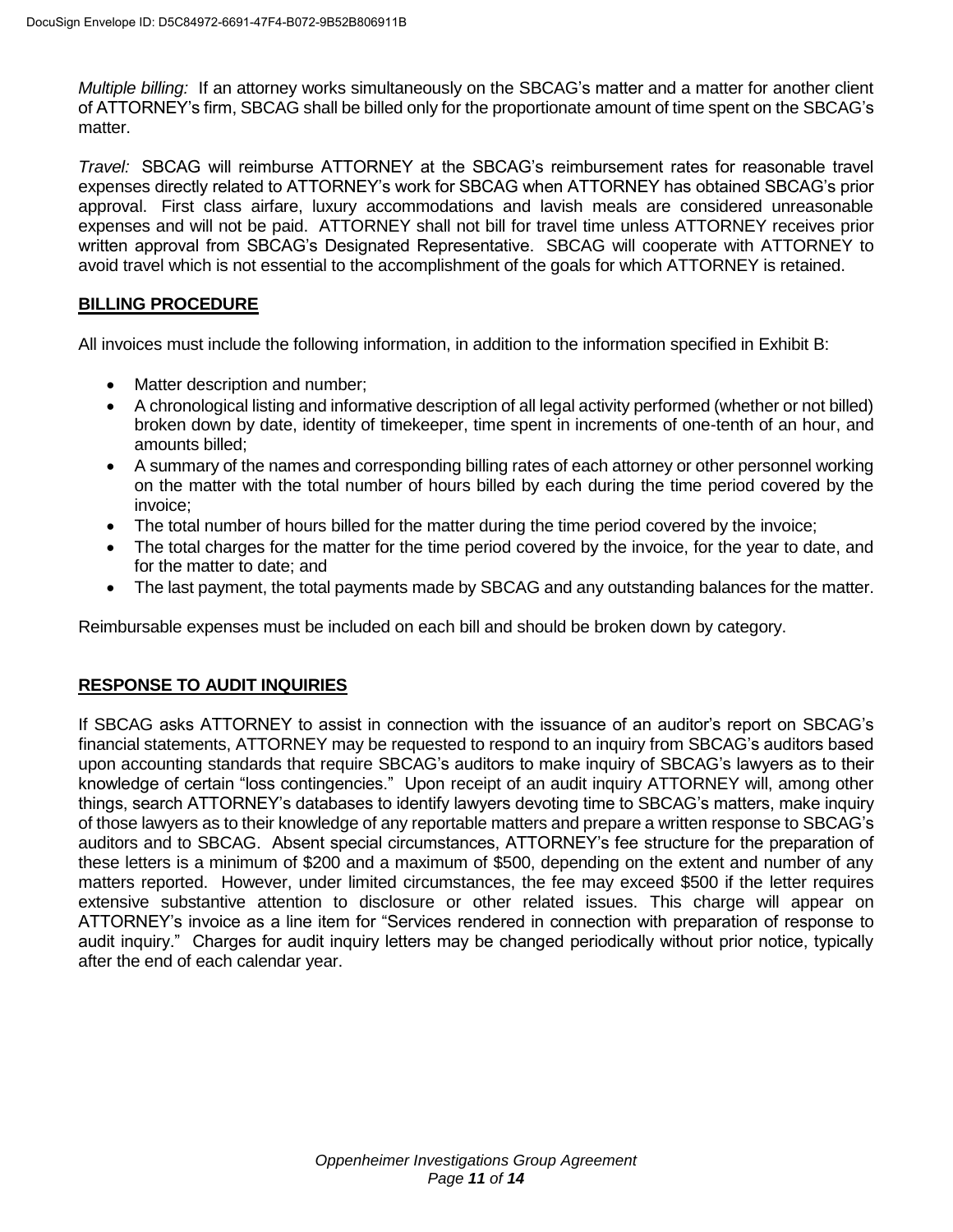## **EXHIBIT C**

# **Indemnification and Insurance Requirements (For Professional Contracts)**

#### INDEMNIFICATION

ATTORNEY agrees to indemnify, defend (with counsel reasonably approved by SBCAG) and hold harmless SBCAG and its officers, officials, employees, agents and volunteers from and against any and all claims, actions, losses, damages, judgments and/or liabilities arising out of negligent acts or omissions from services provided by ATTORNEY under this Agreement including the acts, errors or omissions of ATTORNEY'S agents and representatives and for any costs or expenses (including but not limited to attorneys' fees) incurred by SBCAG on account of any claim except where such indemnification is prohibited by law. ATTORNEY's indemnification obligation applies to SBCAG's active as well as passive negligence but does not apply to SBCAG's sole negligence or willful misconduct.

SBCAG will indemnify and hold harmless ATTORNEY, its employees and agents, from and against all claims, suits or causes of action arising out of any complaint brought against ATTORNEY during or as a result of the investigation of the complaints alleged in this matter. SBCAG will also provide legal representation for ATTORNEY and any of its employees and agents together with SBCAG if, during any litigation relating to the investigation or matters being investigated, ATTORNEY or any of its employees or agents providing services under this contract are sued, deposed, or otherwise required to provide information or testimony concerning services under this contract. This provision does not apply if ATTORNEY engages in negligence, willful and/or malicious conduct in the course of its investigation.

#### NOTIFICATION OF ACCIDENTS AND SURVIVAL OF INDEMNIFICATION PROVISIONS

ATTORNEY shall notify SBCAG immediately in the event of any accident or injury arising out of or in connection with this Agreement. The indemnification provisions in this Agreement shall survive any expiration or termination of this Agreement.

#### **INSURANCE**

ATTORNEY shall procure and maintain for the duration of this Agreement insurance against claims for injuries to persons or damages to property which may arise from or in connection with the performance of the work hereunder and the results of that work by ATTORNEY, its agents, representatives, employees or subcontractors.

#### A. Minimum Scope of Insurance

Coverage shall be at least as broad as:

- 1. **Commercial General Liability (CGL):** Insurance Services Office (ISO) Form CG 00 01 covering CGL on an "occurrence" basis, including products-completed operations, personal & advertising injury, with limits no less than \$1,000,000 per occurrence and \$2,000,000 in the aggregate.
- 2. **Automobile Liability**: ISO Form Number CA 00 01 covering any auto (Code 1), or if ATTORNEY has no owned autos, hired, (Code 8) and non-owned autos (Code 9), with limit no less than \$1,000,000 per accident for bodily injury and property damage.
- 3. **Workers' Compensation**: as required by the State of California, with Statutory Limits, and Employer's Liability Insurance with limit of no less than \$1,000,000 per accident for bodily injury or disease.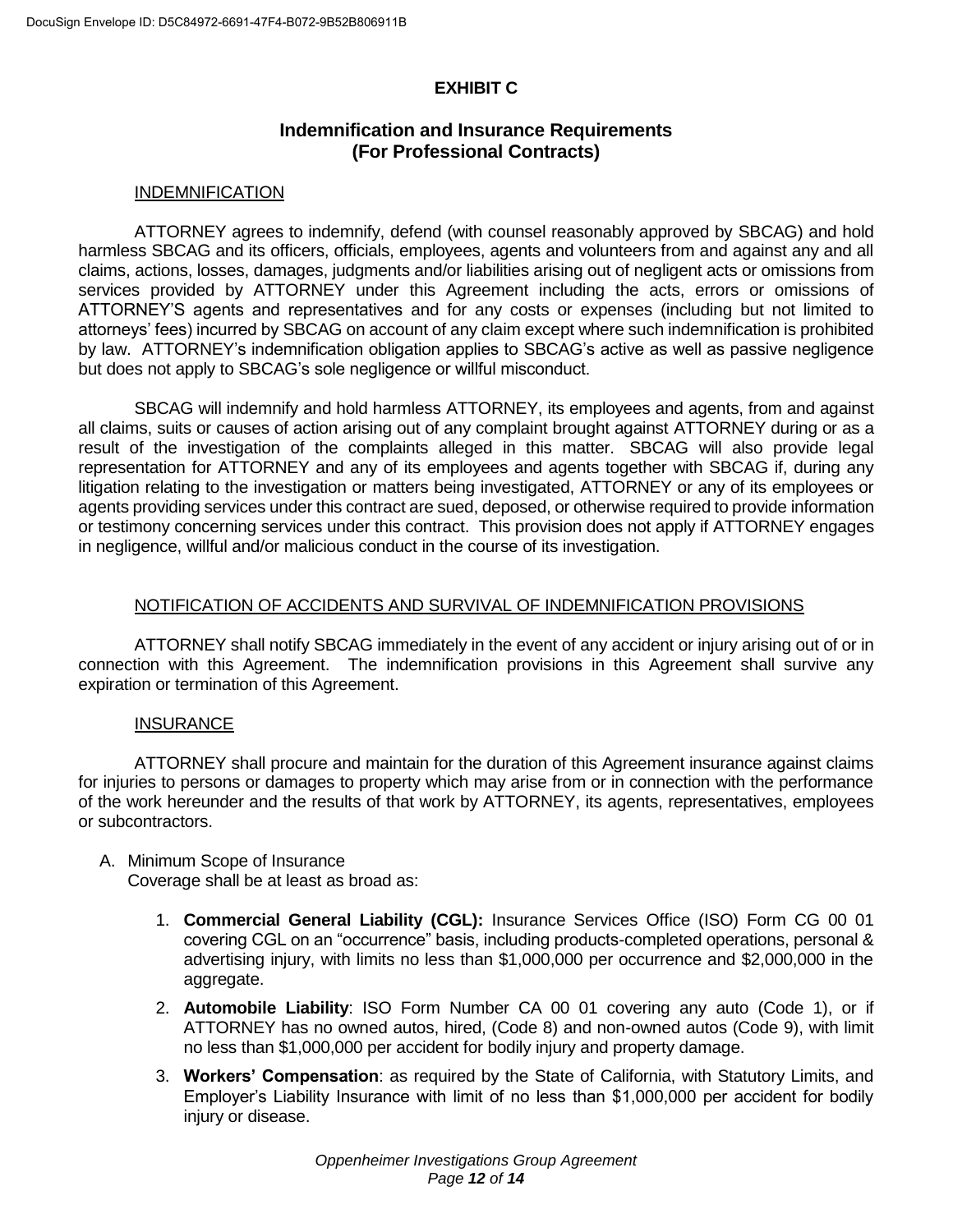4. **Professional Liability** (Errors and Omissions) Insurance appropriate to ATTORNEY's profession, with limit of no less than \$1,000,000 per occurrence or claim, \$2,000,000 aggregate.

If ATTORNEY maintains higher limits than the minimums shown above, the SBCAG requires and shall be entitled to coverage for the higher limits maintained by ATTORNEY. Any available insurance proceeds in excess of the specified minimum limits of insurance and coverage shall be available to the SBCAG.

#### B. Other Insurance Provisions

The insurance policies are to contain, or be endorsed to contain, the following provisions:

- 1. **Additional Insured** SBCAG, its officers, officials, employees, agents and volunteers are to be covered as additional insureds on the CGL policy with respect to liability arising out of work or operations performed by or on behalf of ATTORNEY including materials, parts, or equipment furnished in connection with such work or operations. General liability coverage can be provided in the form of an endorsement to ATTORNEY's insurance at least as broad as ISO Form CG 20 10 11 85 or if not available, through the addition of both CG 20 10 and CG 20 37 if a later edition is used).
- 2. **Primary Coverage** For any claims related to this Agreement, ATTORNEY's insurance coverage shall be primary insurance as respects the SBCAG, its officers, officials, employees, agents and volunteers. Any insurance or self-insurance maintained by the SBCAG, its officers, officials, employees, agents or volunteers shall be excess of ATTORNEY's insurance and shall not contribute with it.
- 3. **Notice of Cancellation** Each insurance policy required above shall provide that coverage shall not be canceled, except with notice to the SBCAG.
- 4. **Waiver of Subrogation Rights** ATTORNEY hereby grants to SBCAG a waiver of any right to subrogation which any insurer of said ATTORNEY may acquire against the SBCAG by virtue of the payment of any loss under such insurance. ATTORNEY agrees to obtain any endorsement that may be necessary to effect this waiver of subrogation, but this provision applies regardless of whether or not the SBCAG has received a waiver of subrogation endorsement from the insurer.
- 5. **Deductibles and Self-Insured Retention** Any deductibles or self-insured retentions must be declared to and approved by the SBCAG. The SBCAG may require ATTORNEY to purchase coverage with a lower deductible or retention or provide proof of ability to pay losses and related investigations, claim administration, and defense expenses within the retention.
- 6. **Acceptability of Insurers** Unless otherwise approved by Risk Management, insurance shall be written by insurers authorized to do business in the State of California and with a minimum A.M. Best's Insurance Guide rating of "A-VII".
- 7. **Verification of Coverage** ATTORNEY shall furnish the SBCAG with proof of insurance, original certificates and amendatory endorsements as required by this Agreement. The proof of insurance, certificates and endorsements are to be received and approved by the SBCAG before work commences. However, failure to obtain the required documents prior to the work beginning shall not waive ATTORNEY's obligation to provide them. ATTORNEY shall furnish evidence of renewal of coverage throughout the term of the Agreement. The SBCAG reserves the right to require complete, certified copies of all required insurance policies, including endorsements required by these specifications, at any time.
- 8. **Failure to Procure Coverage** In the event that any policy of insurance required under this Agreement does not comply with the requirements, is not procured, or is canceled and not replaced, SBCAG has the right but not the obligation or duty to terminate the Agreement.